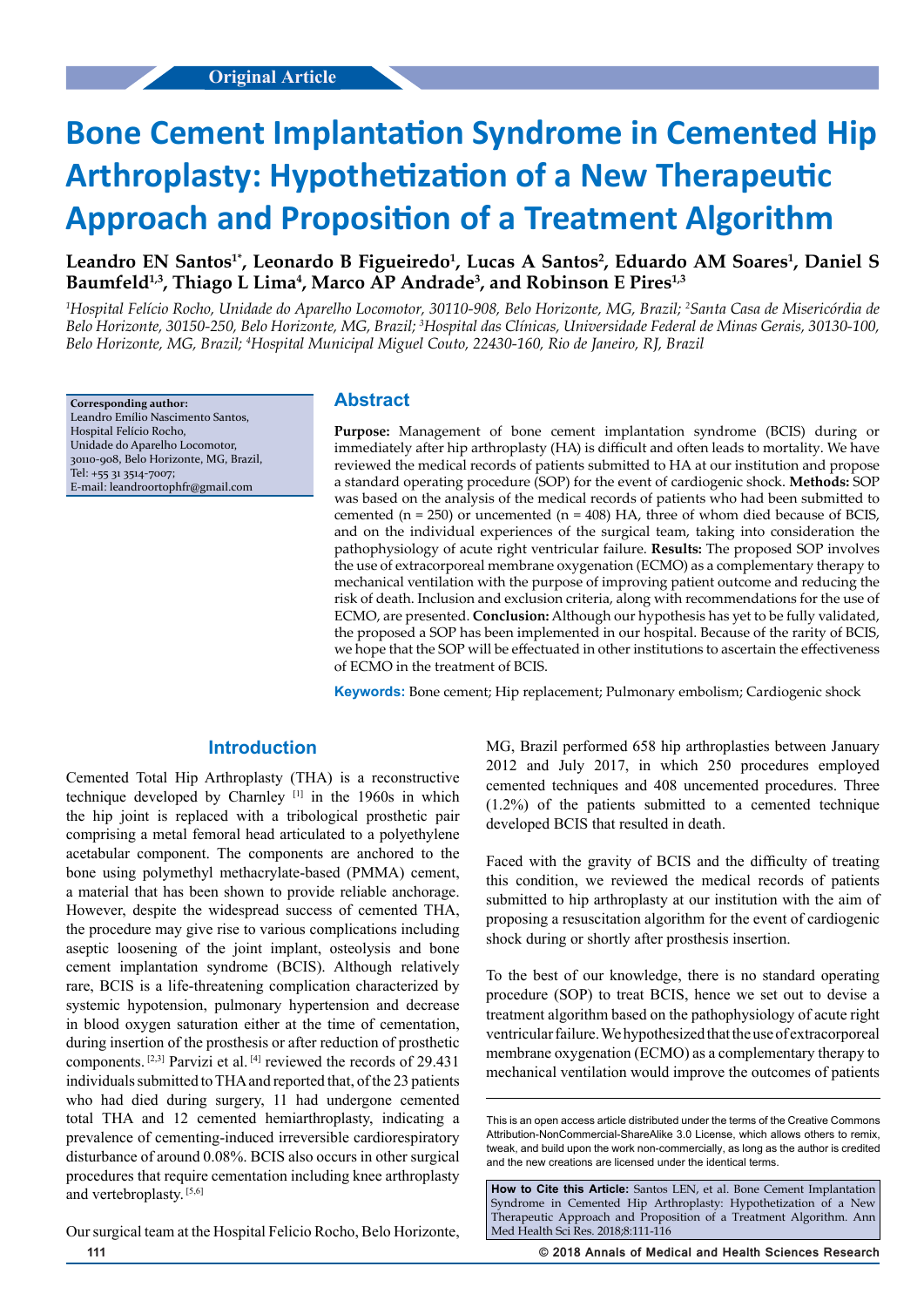presenting BCIS reducing the risk of mortality. This procedure is already used in cardiovascular emergencies that require mechanically assisted circulatory support and may be a rescue approach in selected cases. [7]

ECMO is a technique that uses catheters that through a machine and through pumps performs the function of the heart and or the lungs. ECMO removes blood out of the body, oxygenating it directly and again circulating it in the body of the individual. ECMO can be considered rescue therapy for patients with refractory hypoxemia, since, during its use, lung work becomes minimal. Typical cardiac indications include low refractory cardiac output and hypotension (systolic blood pressure <90 mmHg), despite adequate intravascular volume, high dose inotropic and intra-aortic balloon. It is also used as rescue therapy in acute respiratory failure to gain time while improving lung disease is expected, providing oxygenation and removing  $CO<sub>2</sub>$ , or both, while the lungs recover.  $^{[8]}$ 

The proposed standard operating procedure (POP) for BCIS treatment adds ECMO to conventional ventilatory support for gas exchange with minimal pulmonary effort until recovery of this organ. ECMO allows a lower PEEP to be used in mechanical ventilation, which reduces the potential deleterious effects of mechanical ventilation-induced lung injury, which often occurs when it is instituted alone.

A decrease in carbon dioxide concentration at the end of expiration may be the first indication of clinically significant BCIS in the anesthetized patient and should alert the anesthesiologist, in addition to hypotension and decreased saturation. Early signs of BCIS in the awake patient are dyspnea and mental confusion.

Patients with severe respiratory failure who do not demonstrate improvement in blood gases or reduced mechanical ventilation parameters after 4 to 6 hours with rescue maneuvers should already be evaluated by the specialists of the ECMO team.

## **Methods**

## **Study population**

The study population comprised 658 patients who had been submitted to total or hemi hip arthroplasties at the Hospital Felicio Rocho. The distribution of the study population according to gender and type of surgical procedure is presented in Table 1. The bone cement (Simplex P Bone Cement; Stryker, Mahwah, NJ, USA) employed in the cementation procedures contained: methylmethacrylate-styrene copolymer, PMMA, barium sulfate (without Tobramycin). The three patients, two females and one male, who developed BCIS during surgery involving a cementation procedure, had an average age of 77.3 years.

## **Development of an SOP for patients presenting BCIS**

A SOP was devised based on the analysis of medical records of the study population, the individual experiences of the surgical team and multidisciplinary discussion of the pathophysiology of acute right ventricular failure.

### **Inclusion and exclusion criteria for ECMO**

Since the proposed SOP anticipates the use of ECMO, candidate patients must be assessed by an expert team regarding compliance with the criteria shown in Figure 1.

## **Mechanical complications of ECMO**

Although mechanical complications during ECMO are relatively rare  $(\sim 14\%$  of all complications), the system should be inspected daily by a specialized technician. Problems often encountered are: (i) formation of blood clots in the ECMO circuit, mainly in the parts where blood flow is slow, despite administration of anticoagulant therapy to prevent thrombosis; (ii) failure of the oxygenator because of blood clot formation in the membrane (6% of complications). Alterations in gas exchange and reduced carbon dioxide transfer, as indicated by

#### **Table 1: Distribution of the study population according to surgical procedures and gender**

| <b>Procedure</b>                            | Male (n) | Female<br>(n) | Total (n) | <b>BCIS<sup>a</sup></b><br>(n) |
|---------------------------------------------|----------|---------------|-----------|--------------------------------|
| Cemented total hip arthroplasty             | 42       | 62            | 104       | 0                              |
| Cemented<br>bipolar hip hemiarthroplasty    | 46       | 94            | 140       | 2                              |
| Cemented<br>monopolar hip hemiarthroplasty  | 3        | 2             | 5         | 0                              |
| Cemented endoprosthetic<br>hip arthroplasty | Ω        | 1             | 1         | 1                              |
| Uncemented hip arthroplasty                 | 255      | 153           | 408       | 0                              |
| Total                                       | 346      | 312           | 658       | 3                              |
| Abone Cement Implantation Syndrome          |          |               |           |                                |

**Inclusion criteria** 

| Obligatory                                                                                      | Complementary<br>(at least one)                                                                                                                                                 |
|-------------------------------------------------------------------------------------------------|---------------------------------------------------------------------------------------------------------------------------------------------------------------------------------|
| • Tracheal intubation and mechanical<br>ventilation                                             | • P/F ratio $\leq 50$ and FiO <sub>2</sub> = 100% for at least<br>1 h with or without rescue maneuvers<br>(alveolar recruitment, nitric oxide and prone<br>position)            |
| • Acute onset of lung disease                                                                   | $\cdot$ Hypercapnia with maintenance of pH < 7.2;<br>$RR = 35$ breaths/min (if possible); $TV = 4$ to<br>6 mL/kg with obligatory $P_{\text{relat}} \leq 30$ cm H <sub>2</sub> O |
| • Bilateral pulmonary infiltrates                                                               | • Murray score > 3 with worsening clinical<br>condition                                                                                                                         |
| • PaO <sub>2</sub> /FiO <sub>2</sub> (P/F) ratio < 200 and PEEP $\geq$ 10<br>cmH <sub>2</sub> O | • P/F ratio $\leq 50$ and FiO <sub>2</sub> $\geq 80\%$ for at least 3<br>h despite rescue maneuvers                                                                             |
| • Possibility of reversion of lung lesion                                                       | • P/F ratio $\leq 80$ and FiO <sub>2</sub> $\geq 80\%$ for at least 6<br>h despite rescue maneuvers                                                                             |

**Exclusion criteria** 

· Dying patient

 $\cdot$  BMI > 40 - 45 kg/m<sup>2</sup>

• Comatose patient without sedation, after cardiorespiratory arrest

- · Patient with COPD undertaking home oxygen therapy or non-invasive ventilatory support as well as CO<sub>2</sub> retainers
- · Patient with chronic limiting disease

· Patient mechanically ventilated at high pressures for more than one week (relative contraindication)

· Patient with contraindications to anticoagulant therapy

**Figure 1:** BCIS patients could benefit from ECMO as long as the inclusion and exclusion criteria are satisfied.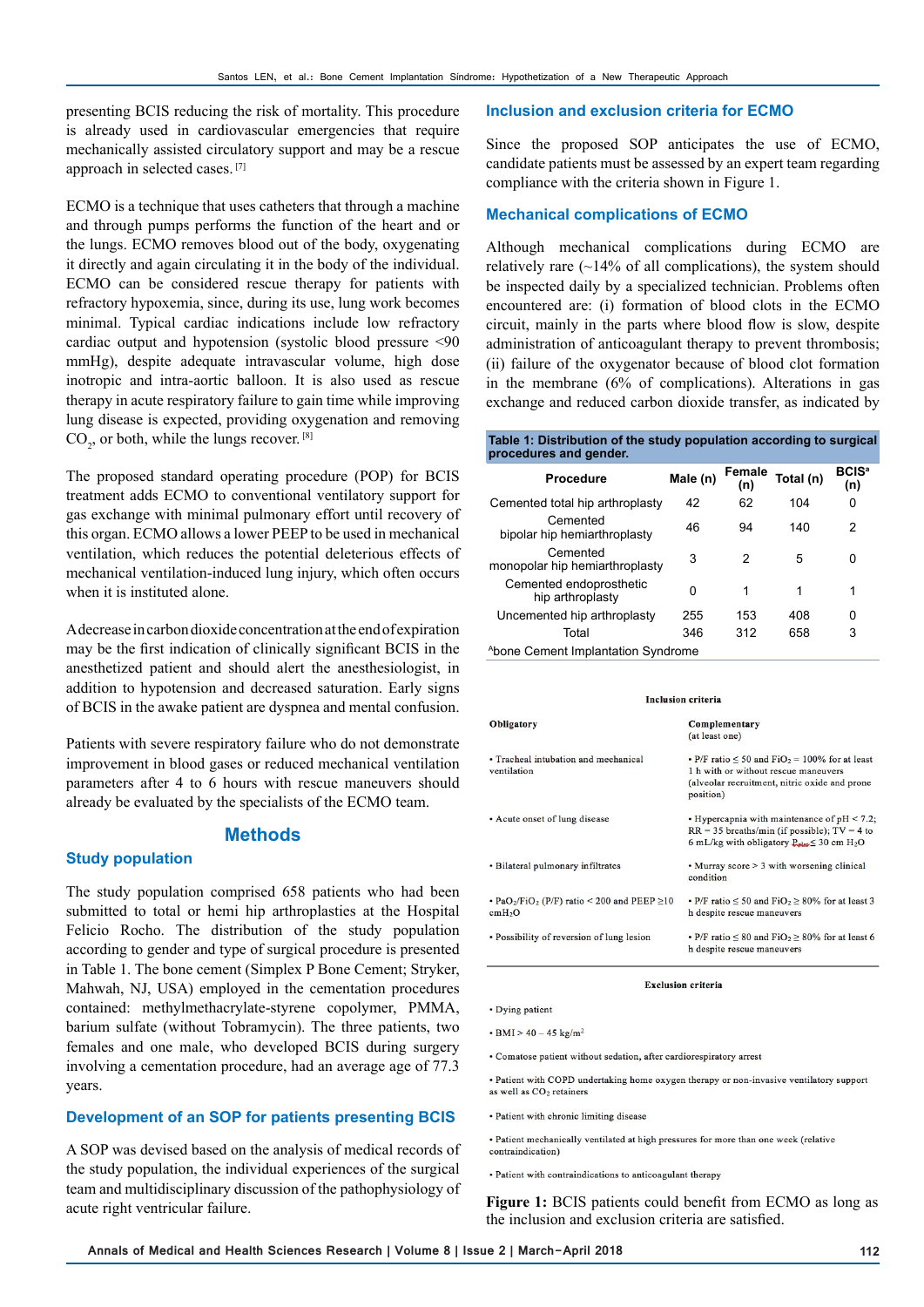increased pre-membrane pressure, may indicate problems with the membrane and the need for replacement; (iii) entrainment of air in the ECMO circuit that may lead to embolism (4% of complications). This problem is generally caused by excessive negative pressure in the venous line, a complication that may averted by programming the system to decrease venous line pressure when excess levels are detected. Another cause of air embolism is excessive oxygen saturation after the blood passes through the oxygenator, and for this reason post-membrane  $PaO<sub>2</sub>$ should be kept below 600 mmHg. If air bubbles are observed in the system, the pump should be stopped, the arterial line proximal to the patient should be clamped followed by the venous line and the air should be removed from the bridge between the two lines; (iv) rupture of the circuit (0.3% of complications) caused by either breakdown of circuit components (tubing, oxygenator, pump head) or increased pressure in the system. In such cases, ECMO must be withdrawn and emergency ventilation provided.

# **Results**

The proposed SOP for the event of cardiogenic shock during cemented hip arthroplasty is illustrated in Figure 2. Patients that do not respond to standard management procedures and persist with hypoxemia may improve their survival with temporary ECMO support. Should BCIS develop, the conventional management strategy includes mechanical ventilation with



cause-effect relationship of BCIS.

100%  $O_2$ , volume resuscitation with central venous pressure monitoring and use of  $\alpha$ 1 adrenergic agonists in the case of severe right ventricular dysfunction with hemodynamic instability. In such cases, the following recommendations are provided for cannulation, anticoagulant therapy, initiation of ECMO, daily monitoring, management of hypoxemia and mechanical complications and decannulation.

Prior to cannulation, consideration should be given to the results of coagulation tests including complete blood cell count, plasma fibrinogen test, activated partial thromboplastin time (APTT), international normalized ratio (INR) and activated clotting time (ACT). Cannulation should be performed percutaneously and in the presence of a cardiovascular surgeon, a clinical perfusionist, an equipment-trained intensive care unit (ICU) nurse, an ICU respiratory physiotherapist and an ECMO cardiologist. At the discretion of the medical team, echocardiography-guided cannulation at the bedside should be performed to facilitate correct positioning of the cannula.

Anticoagulant therapy with heparin, the antithrombotic agent most commonly used during ECMO, should commence at the time of cannulation. ACT is the preferential test for optimization of heparin dosage since it can be carried out at the bedside and the results are obtained immediately. Under basal conditions, ACT tests should be performed at least every 6 h. In addition, APTT should be performed as a complementary test at least twice a day. When the two tests diverge, a thromboelastogram must be performed to clarify the situation. Fibrinogen activity, D-dimer test and platelet count should be performed daily.

Anticoagulant therapy typically involves the intravenous administration of an initial 50-100 units/kg heparin bolus followed by continuous infusion. If  $ACT < 300$  s, the initial heparin infusion must be reduced to 7.5-20 units/kg. The typical maintenance dose of heparin is 17-20 units/kg/h and should not exceed 50 units/kg/h. Anticoagulant effects are generally acceptable when ACT ranges from 180-220 s or APTT ranges from 1.5-2.5 times the reference value.

After connection, the ECMO pump speed should be adjusted to achieve an initial blood flow of 500 mL/min until the entire system is filled with blood. Afterwards, blood flow can be increased to 2000 mL/min, while gas delivery should be set at 2000 mL/min. These parameters can then be modified in a 1:1 ratio until peripheral oxygen saturation is 90%. Thereafter, flow and sweep gas are adjusted in order to maintain  $PaO<sub>2</sub>$  > 55 mmHg and pH  $\geq$  7.3. Mechanical ventilation should be adjusted to a positive end-expiratory pressure (PEEP) of 10 cm  $H_2O$ , a fraction of inspired oxygen (FiO<sub>2</sub>) of 30% or the lowest value possible, an inspiratory pressure (IP) of 10 cm  $H_2O$  and a respiratory rate (RR) of 10 breaths/min. The heat exchanger of the ECMO circuit should be monitored to maintain appropriate body temperature. Withdrawal of sedation and curare should be evaluated as soon as the hemodynamic conditions of the patient are stabilized.

Pre and post-membrane pressures, absence of blood clots Figure 2: Multidisciplinary study on the pathophysiology and Figure 2. Multidisciplinary study on the pathophysiology and Figure 2: Multidisciplinary study on the pathophysiology and in the system, auscultation of pump cam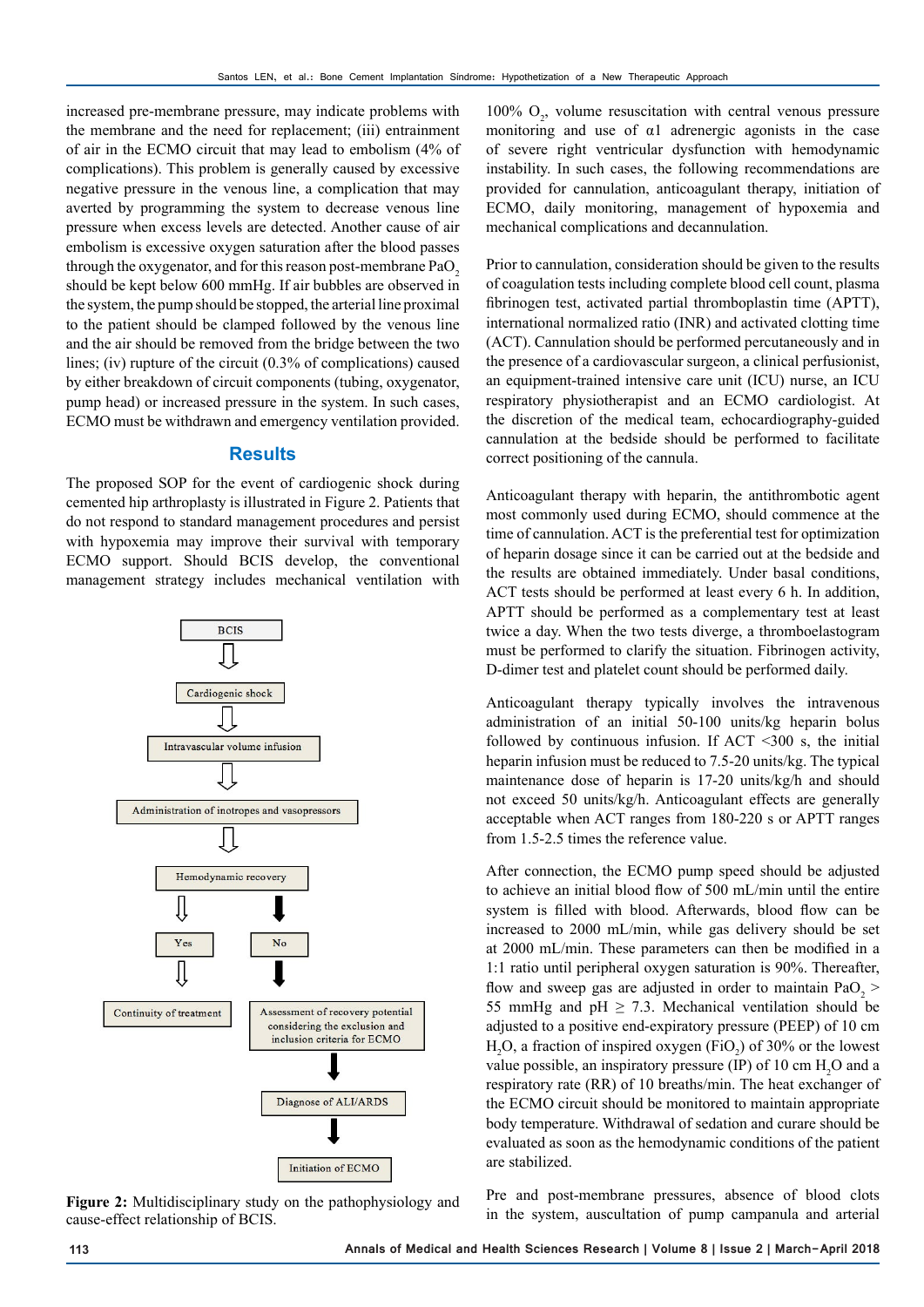pressure of the patient should be checked daily not only to optimize the ventilator parameters and the ECMO circuit, but also to evaluate the conditions of the circuit components. The patient should be submitted to laboratory tests daily in order to check that hematocrit remains, preferably, above 30% and platelets above 50,000/mm3 , and the position of the cannula should be monitored diurnally. Transthoracic echocardiography should be performed if the cannula was originally inserted without such assistance, and repeated whenever there is clinical worsening or at the discretion of the medical team, in order to prevent potential complications such as pericardial effusion or ventricular dysfunction. Early tracheostomy within 72 hours after the beginning of ECMO should be considered if there is absence of sensorium or need of higher doses of sedatives to control psychomotor agitation.

If an ECMO patient presents hypoxemia with normal or near normal  $\text{PCO}_2$ , the following strategies should be adopted in order to reestablish oxygen saturation to  $\geq$  85%, as recommended by Nunes et al. <sup>[9]</sup>: (i) optimize the extracorporeal membrane oxygenation blood flow in accordance with the cardiac output of the patient; (ii) identify recirculation problems and consider repositioning the cannula; (iii) optimize residual lung function; (iv) identify oxygenator dysfunction and consider replacement; and (v) optimize the extracorporeal membrane oxygenation blood flow by reducing the cardiac output of the patient through administration of antipyretics, sedatives or curare among other agents. Optimization of oxygen supply through blood transfusion should always be considered.

Conditions for weaning the patient off ECMO should be evaluated on a daily basis according to the following criteria: (i) under supportive pressure, the respirator data remains constant, and (ii) under controlled ventilation, the plateau pressure  $(P_{\text{plat}})$  $\leq$  25 cm H<sub>2</sub>O, tidal volume (TV) = 6 mL/kg, FiO<sub>2</sub> = 60% and IP  $\leq$ 15 cm H<sub>2</sub>O. Weaning should start by interrupting the gas flow and reducing the blood flow to 2000 mL/min, but the process should be discontinued if problems arise such as oxygen saturation <85%, respiratory rate  $(RR) > 35$  breaths/min, use of accessory musculature, hypotension or onset of diaphoresis. However, if hemodynamic conditions are stable (as defined by  $PaO<sub>2</sub> > 55$  mmHg and  $pH > 7.3$ ) and the patient breathes without effort, decannulation can proceed after 1 hour. Reversal of heparin effects with protamine sulfate is not mandatory, although heparin administration should be discontinued at least 2 hours before decannulation.

# **Discussion**

BCIS is an inherent complication of cemented arthroplasty and is characterized by cardiogenic shock following cementation of the prosthetic components. We retrospectively identified three cases (1.2%) grade 3 of BCIS classification that resulting in death at our hospital within a period of five years. [10] In one case, the patient survived the first 24 h and remained in ICU for 13 days. In view of the obscure pathophysiology and the high lethality rate of BCIS, we sought to establish an SOP that could be applied to minimize the morbimortality of the syndrome.

of embolization and the resulting increase in pulmonary artery pressure and, ultimately, right ventricular failure. Embolization is triggered by high intramedullary pressures between the bone and the cement used as filler for prosthesis insertion, which displace bone marrow, fat, air and other medullary debris into the pulmonary vascular compartments. The presence of emboli together with vasoactive substances increases pulmonary vascular pressure and resistance leading to rapid acute dilation of the right ventricle and dislocation of the interventricular septum towards the left ventricle within the constraints of the pericardial cavity. Such alterations reduce the left ventricular chamber and the amount of blood that normally fills this ventricle so that left ventricle cardiac output is reduced causing systemic arterial hypotension. The consequent reduction in coronary perfusion pressure and right coronary flow leads to hypoxia, ischemia and, ultimately, sudden cardiac failure. [11]

Although BCIS is a transient phenomenon, the effects may persist for more than 48 hours after surgery. Some studies have indicated that pulmonary arterial pressure normalizes within 24 hours after the onset of symptoms. [12] However, the capacity of the patient to tolerate cardiorespiratory changes depends on the cardiopulmonary reserve and number of emboli released into the pulmonary vascular system. [13] Advanced age, low cardiorespiratory reserve, right ventricular dysfunction, coronary disease, tumors and bone metastasis (bone hypervascularization) are considered risk factors for BCIS. [14]

Despite the low incidence of BCIS, evidence of perioperative fat and bone marrow embolism has been detected by transesophageal echocardiography (TEE) in 90-98% of patients submitted to cemented hip arthroplasty, although not all patients presented clinical repercussions. [14-17] TEE provides clear images of the heart so that the formation and size of emboli can be monitored and scored from grade 0 (absence of emboli) to 3 (emboli  $> 0.5$  mm) during arthroplasty. [18] It seems that most patients compensate for the modest right ventricular afterload that follows embolization, suggesting that the determinant factor of cardiac arrest during/after cemented hip arthroplasty is not the number of emboli but the degree of hemodynamic overload and hypoxemia. [12] Thus, the echocardiographer should concentrate on the degree of dilation of the right ventricle and on the deviation of the interventricular septum rather than just the number and size of emboli. Moreover, some perioperative measures may help to prevent the development of BCIS such as copious pressure washing (especially in the femoral canal), vacuum suction of the femoral medullary canal during cementation, implantation of a more hardened cement and slow insertion of the femoral stem.

ECMO is a heart-lung bypass machine that oxygenates blood and removes carbon dioxide whilst maintaining patient lung work to a minimum. We have hypothesized that ECMO could be used as a complementary therapy since it reduces the potential deleterious effects of lung injury resulting from mechanical ventilation, thereby reducing the risk of mortality.

It is known that BCIS is caused by the hemodynamic effects

One of the most common forms of ECMO is the veno-venous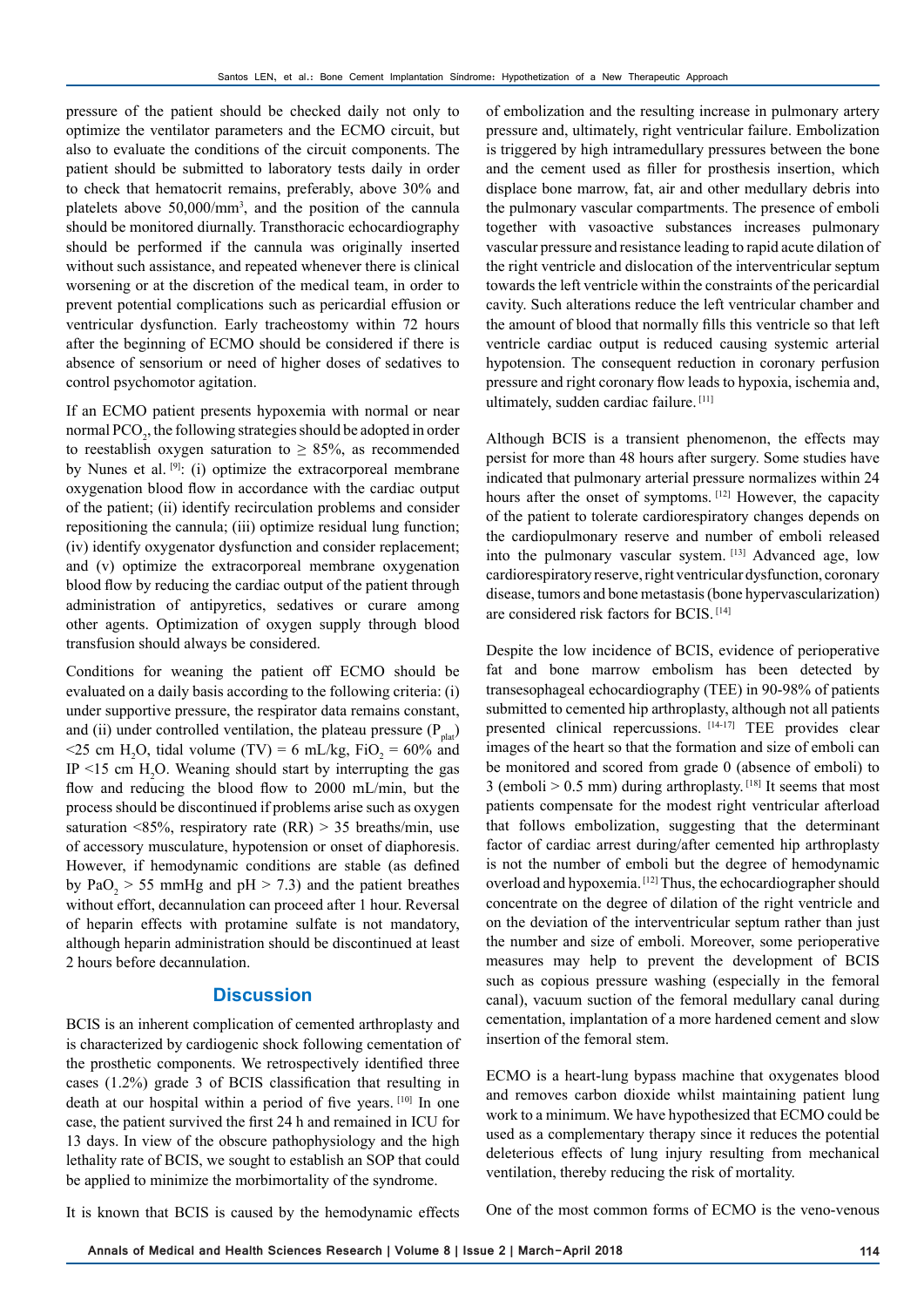technique (VV-ECMO) in which blood is drawn from a main vein via a cannula, passes through the ECMO oxygenator and returns via a cannula inserted in another main vein. VV-ECMO is especially beneficial to patients with severe respiratory failure that is refractory to conventional mechanical ventilation support. [19,20] Hence, it defends that, at the discretion of the medical team, patients with severe respiratory failure whose blood gases and mechanical ventilation parameters do not improve after 4-6 hours of rescue maneuvers should be evaluated by the ECMO team. Veno-arterial ECMO is an alternative form of oxygenation that can be used for patients with severe heart failure with or without respiratory failure, but in this case blood is drawn from a main vein, passes through the oxygenator and returns to a main artery (normally the aorta). Studies have shown that ECMO in either form substantially reduces mortality among patients with severe respiratory failure. [21-24]

Considering that current approaches do not prevent the catastrophic effects of embolization during cemented hip arthroplasty, we believe that BCIS patients could benefit from ECMO as long as the inclusion and exclusion criteria are satisfied [Figure 1]. Owing to the rarity of BCIS, our hypothesis has yet to be fully validated in our institution and this constitutes an important limitation of the study. In order to overcome this limitation and to provide evidence for or against our premise, we have undertaken a detailed multidisciplinary study on the pathophysiology and cause-effect relationship of BCIS and have proposed a SOP that has been implemented in our hospital [Figure 2].

## **Conclusion**

It is known that ECMO allows the use of low PEEP parameters during mechanical ventilation, which reduces secondary damage to the lungs when compared to traditional mechanical ventilation with elevated PEEP. It would be ideal if other institutions participated in a randomized study with a greater number of cases of BCIS so that this protocol could be implanted and compared, through a robust statistical analysis, the treatment of BCIS with and without the use of ECMO.

We hope that this SOP will be effectuated in other institutions to ascertain the effectiveness of ECMO in the treatment of BCIS and to fill the gap in current management procedures.

However, we are fighting against a "strong enemy" and the aim of the present study was try to introduce a potential effective and alternative treatment option for BCIS, since the standard protocols need to be improved to increase survival rates. In addition, future studies are necessary to confirm the real impact of the ECMO in the survivorship of BCIS.

# **Ethical Statement**

The project was submitted to and approved by the Research Ethics Committee of Hospital Felicio Rocho, Belo Horizonte, MG, Brazil (reference no. CEP 520/16).

# **Conflict of Interest**

All authors disclose that there was no conflict of interest.

## **References**

- 1. Charnley J. The long-term results of low-friction arthroplasty of the hip performed as a primary intervention. Bone Joint J. 1972;54:61-76.
- 2. Rinecker H. New clinico-pathophysiological studies on the bone cement implantation syndrome. Arch Orthop Trauma Surg. 1980;97:263-274.
- 3. Ereth MH, Weber JG, Abel MD, Lennon RL, Lewallen DG, Ilstrup DM, et al. Cemented versus noncemented total hip arthroplastyembolism, hemodynamics, and intrapulmonary shunting. Mayo Clinic Proc. 1992;67:1066-1074.
- 4. Parvizi J, Holiday AD, Ereth MH, Lewallen DG. Sudden death during primary hip arthroplasty. Clin Orthop Relat Res. 1999;369:39-48.
- 5. Byrick RJ, Forbes D, Waddell JP. A monitored cardiovascular collapse during cemented total knee replacement. Anesthesiology. 1986;65:213-216.
- 6. Chen HL, Wong CS, Ho ST, Chang FL, Hsu CH, Wu CT. A lethal pulmonary embolism during percutaneous vertebroplasty. Anesth Analg. 2002;95:1060-1062.
- 7. Bartlett RH. Extracorporeal life support: History and new directions. Semin Perinatol. 2005;29:2-7.
- 8. Makdisi G, Wang I. Extra Corporeal Membrane Oxygenation (ECMO) review of a lifesaving technology. Journal of Thoracic Disease. 2015;7:E166-E176.
- 9. Nunes LB, Mendes PV, Hirota AS, Barbosa EV, Maciel AT, Schettino GP, et al. Severe hypoxemia during veno-venous extracorporeal membrane oxygenation: exploring the limits of extracorporeal respiratory support. Clinics. 2014;69:173-178.
- 10. Donaldson AJ, Thomson HE, Harper NJ, Kenny NW. Bone cement implantation syndrome. Br J Anaesth. 2009;102:12-22.
- 11. Urban MK, Sheppard R, Gordon MA, Urquhart BL. Right ventricular function during revision total hip arthroplasty. Anesth Analg. 1996;82:1225-1229.
- 12. Byrick RJ. Cement implantation syndrome: A time limited embolic phenomenon. Can J Anaesth. 1997;44:107-111.
- 13. Issack PS, Lauerman MH, Helfet DL, Sculco TP, Lane JM. Fat embolism and respiratory distress associated with cemented femoral arthroplasty. Am J Orthop. 2009;38:72-76.
- 14. Heinrich H, Kremer P, Winter H, Wörsdorfer O, Ahnefeld FW, Wilder-Smith O. Embolic events during total hip replacement: an echocardiographic study. Acta Orthop Belg. 1988;54:12-17.
- 15. Christie J, Burnett R, Potts HR, Pell AC. Echocardiography of transatrial embolism during cemented and uncemented hemiarthroplasty of the hip. Bone Joint J. 1994;76:409-412.
- 16. Pitto RP, Koessler M, Draenert K. Prophylaxis of fat and bone marrow embolism in cemented total hip arthroplasty. Clin Orthop Relat Res. 1998;355:23-34.
- 17. Koessler MJ, Fabiani R, Hamer H, Pitto RP. The clinical relevance of embolic events detected by transesophageal echocardiography during cemented total hip arthroplasty: A randomized clinical trial. Anesth Analg. 2001;92:49-55.
- 18. Pagani FD, Aaronson KD, Swaniker F, Bartlett RH. The use of extracorporeal life support in adult patients with primary cardiac failure as a bridge to implantable left ventricular assist device. Ann Thorac Surg. 2001;71:S77-S81.
- 19. Azevedo LCP, Park M, Costa ELV. Oxigenação extracorpórea por membrana na hipoxemia grave: hora de revermos nossos conceitos? J Bras Pneumol. 2012;38:7-12.
- 20. Raoof S, Goulet K, Esan A, Hess DR, Sessler CN. Severe hypoxemic respiratory failure: part 2—nonventilatory strategies. Chest. 2010;137:1437-1448.
- 21. Gail AM, Lynch WR, MacLaren G, Wilson JM, Bartlett RH. ECMO - Extracorporeal Cardiopulmonary Support in Critical Care. 4th ed.